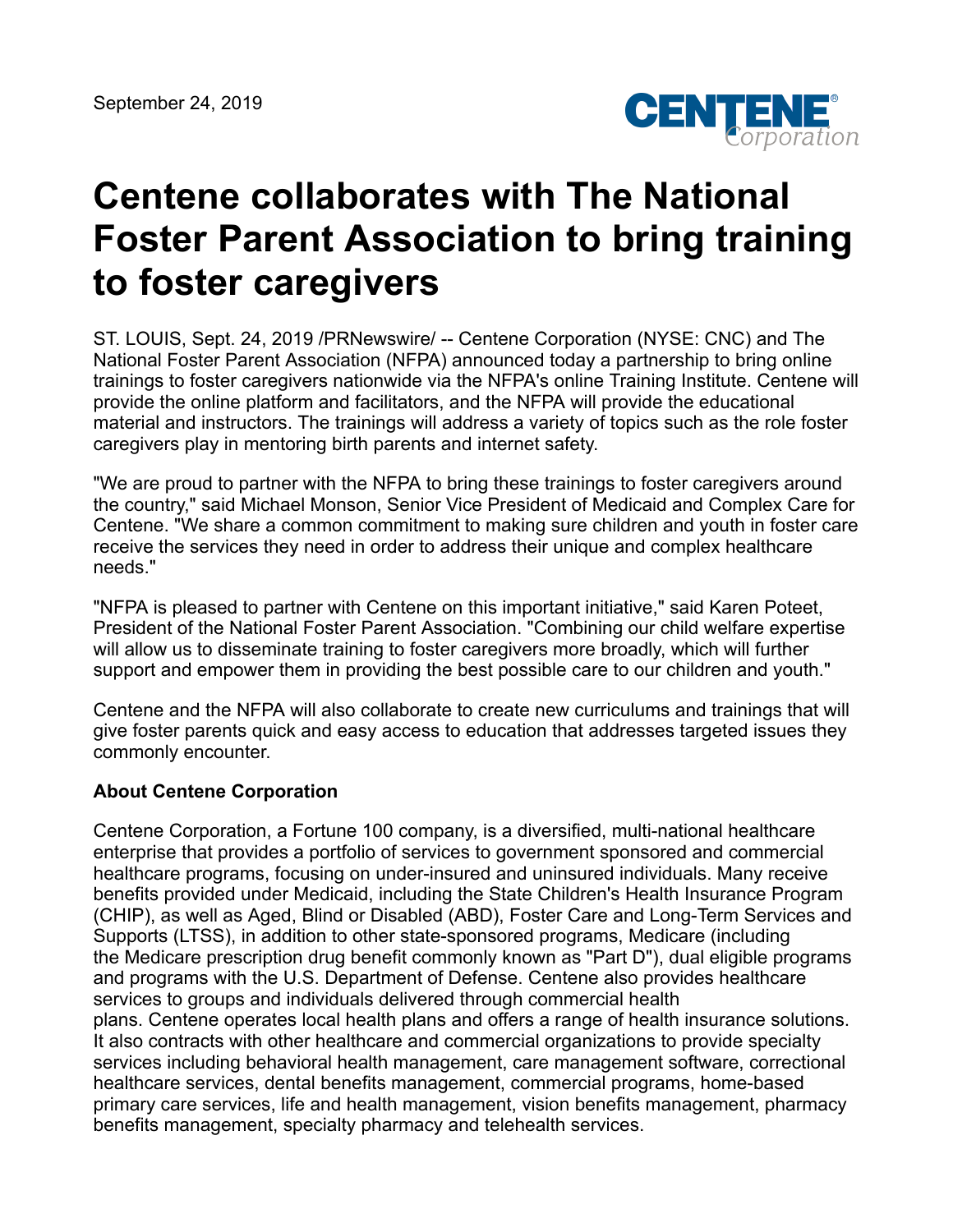Centene uses its investor relations website to publish important information about the Company, including information that may be deemed material to investors. Financial and other information about Centene is routinely posted and is accessible on Centene's investor relations website, <http://www.centene.com/investors>.

## **About the National Foster Parent Association**

The National Foster Parent Association, a 501(c) 3 non-profit, serves as a respected voice of foster, kinship and adoptive families through networking, education, and advocacy. The association was founded in early 1970 and held its first annual national education conference in 1971. During these past fifty years the association has served foster parents and their families in a vast variety of ways while always seeking to serve these families based on their voiced needs for services and supports. The association strives to be an influential voice to federal government agencies and the U.S. Congress as legislation is written and debated and as policies are developed based on the legislation that is passed. The association's Council of State Affiliates serves in an advisory capacity to the Board of Directors to keep the Board of Directors in touch with the current foster care related needs in all states. The National Foster Parent Association is a membership association and values its members and all those who support the children and families – birth, kinship, foster, and adoptive - being served in the United States through foster care programs and child protection systems. The association maintains a vibrant website to provide information to our members and the general public <https://nfpaonline.org/>

## **Forward-Looking Statements**

*All statements, other than statements of current or historical fact, contained in this press release are forward-looking statements. Without limiting the foregoing, forward-looking statements often use words such as "believe," "anticipate," "plan," "expect," "estimate," "intend," "seek," "target," "goal," "may," "will," "would," "could," "should," "can," "continue" and other similar words or expressions (and the negative thereof). Centene (the Company, our, or we) intends such forward-looking statements to be covered by the safe-harbor provisions for forward-looking statements contained in the Private Securities Litigation Reform Act of 1995, and we are including this statement for purposes of complying with these safe-harbor provisions. In particular, these statements include, without limitation, statements about our future operating or financial performance, market opportunity, growth strategy, competition, expected activities in completed and future acquisitions, including statements about the impact of our proposed acquisition (the WellCare Transaction) of WellCare Health Plans, Inc. (WellCare), our recent acquisition (the Fidelis Care Acquisition) of substantially all the assets of New York State Catholic Health Plan, Inc., d/b/a Fidelis Care New York ( Fidelis Care), investments and the adequacy of our available cash resources. These forward-looking statements reflect our current views with respect to future events and are based on numerous assumptions and assessments made by us in light of our experience and perception of historical trends, current conditions, business strategies, operating environments, future developments and other factors we believe appropriate. By their nature, forward-looking statements involve known and unknown risks and uncertainties and are subject to change because they relate to events and depend on circumstances that will occur in the future, including economic, regulatory, competitive and other factors that may cause our or our industry's actual results, levels of activity, performance or achievements to be materially different from any future results, levels of activity, performance or achievements expressed or implied by these forward-looking statements. These statements are not guarantees of future performance and are subject to risks, uncertainties and assumptions. All forward-looking statements included in this press release are based on*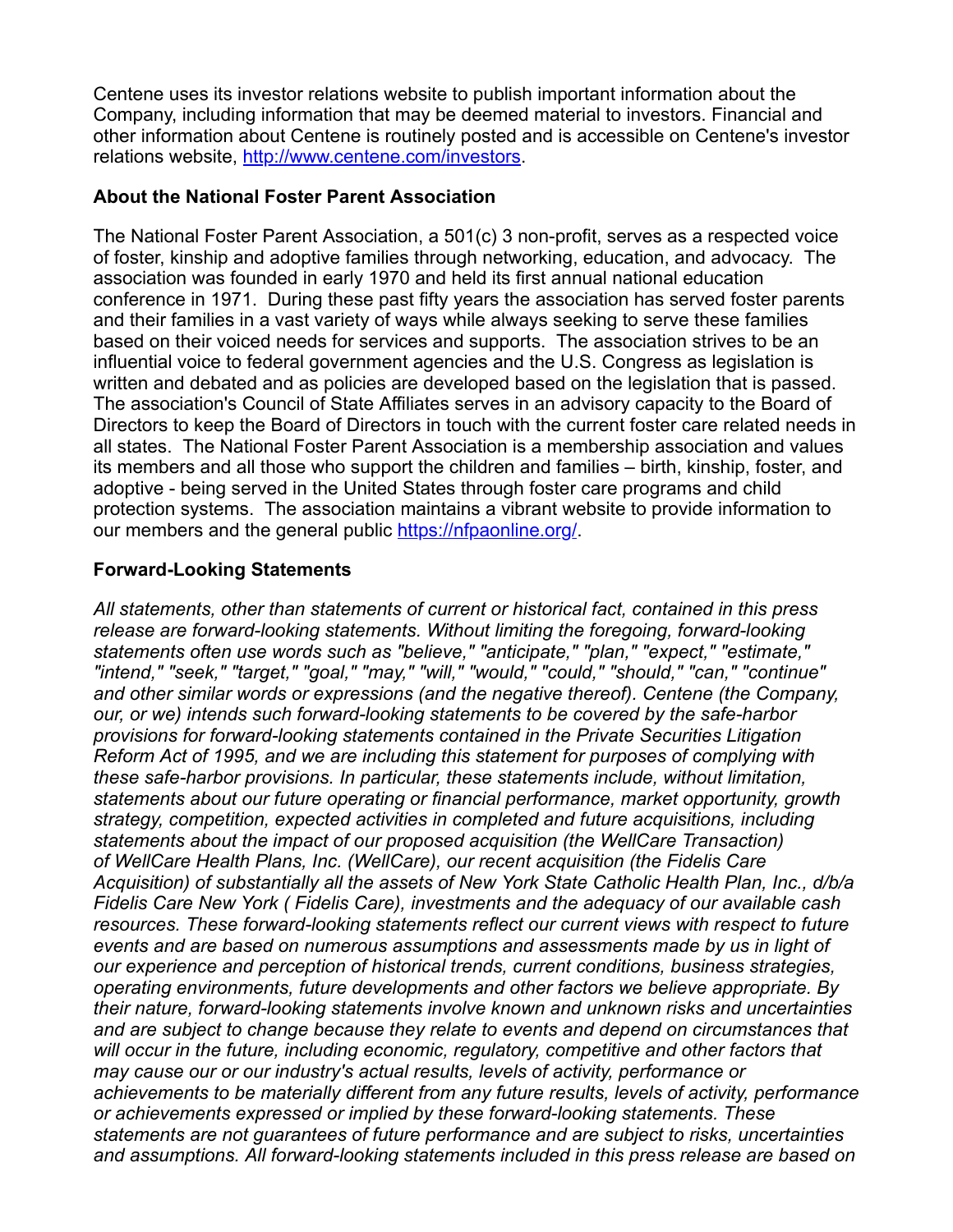*information available to us on the date hereof. Except as may be otherwise required by law, we undertake no obligation to update or revise the forward-looking statements included in this press release, whether as a result of new information, future events or otherwise, after the date hereof. You should not place undue reliance on any forward-looking statements, as actual results may differ materially from projections, estimates, or other forward-looking statements due to a variety of important factors, variables and events including but not limited to: the risk that regulatory or other approvals required for the WellCare Transaction may be delayed or not obtained or are obtained subject to conditions that are not anticipated that could require the exertion of management's time and our resources or otherwise have an adverse effect on us; the possibility that certain conditions to the consummation of the WellCare Transaction will not be satisfied or completed on a timely basis and, accordingly, the WellCare Transaction may not be consummated on a timely basis or at all; uncertainty as to the expected financial performance of the combined company following completion of the WellCare Transaction; the possibility that the expected synergies and value creation from the WellCare Transaction will not be realized, or will not be realized within the expected time period; the exertion of management's time and the Company's resources, and other expenses incurred and business changes required, in connection with any regulatory, governmental or third party consents or approvals for the WellCare Transaction; the risk that unexpected costs will be incurred in connection with the completion and/or integration of the WellCare Transaction or that the integration of WellCare will be more difficult or time consuming than expected; the risk that potential litigation in connection with the WellCare Transaction may affect the timing or occurrence of the WellCare Transaction, cause it not to close at all, or result in significant costs of defense, indemnification and liability; unexpected costs, charges or expenses resulting from the WellCare Transaction; the possibility that competing offers will be made to acquire WellCare; the inability to retain key personnel; disruption from the announcement, pendency and/or completion of the WellCare Transaction, including potential adverse reactions or changes to business relationships with customers, employees, suppliers or regulators, making it more difficult to maintain business and operational relationships; the risk that, following the WellCare Transaction, the combined company may not be able to effectively manage its expanded operations; our ability to accurately predict and effectively manage health benefits and other operating expenses and reserves; competition; membership and revenue declines or unexpected trends; changes in healthcare practices, new technologies, and advances in medicine; increased healthcare costs; changes in economic, political or market conditions; changes in federal or state laws or regulations, including changes with respect to income tax reform or government healthcare programs as well as changes with respect to the Patient Protection and Affordable Care Act and the Health Care and Education Affordability Reconciliation Act, collectively referred to as the Affordable Care Act (ACA) and any regulations enacted thereunder that may result from changing political conditions or judicial actions, including the ultimate outcome of the District Court decision in "Texas v. United States of America" regarding the constitutionality of the ACA; rate cuts or other payment reductions or delays by governmental payors and other risks and uncertainties affecting our government businesses; our ability to adequately price products on federally facilitated and state-based Health Insurance Marketplaces; tax matters; disasters or major epidemics; the outcome of legal and regulatory proceedings; changes in expected contract start dates; provider, state, federal and other contract changes and timing of regulatory approval of contracts; the expiration, suspension, or termination of our contracts with federal or state governments (including but not limited to Medicaid, Medicare, TRICARE or other customers); the difficulty of predicting the timing or outcome of pending or future litigation or government investigations; challenges to our contract awards; cyber-attacks or other privacy or data security incidents; the possibility that the expected synergies and value creation from acquired businesses, including, without limitation, the Fidelis Care Acquisition, will not be*